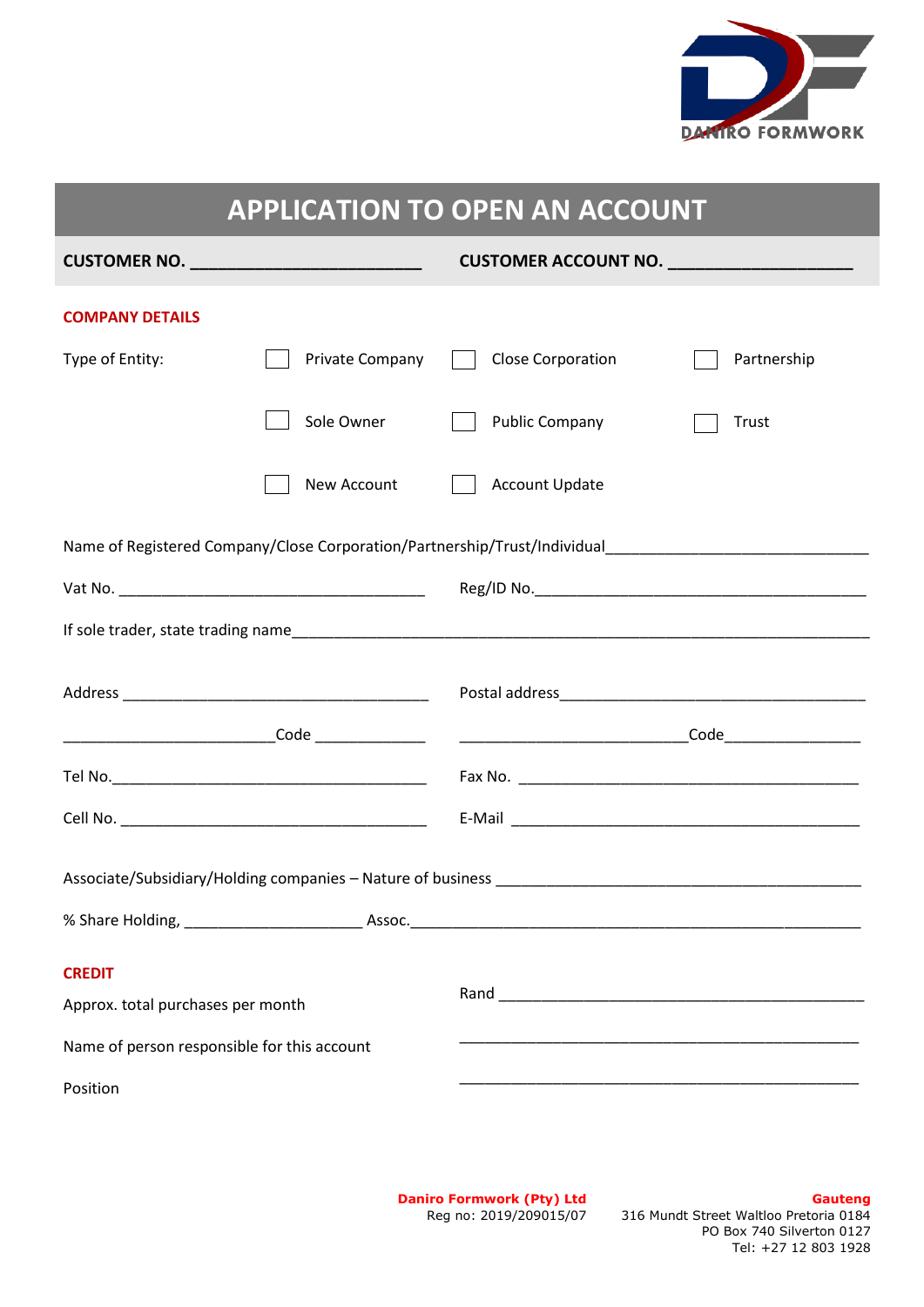

# **PRINCIPALS**

| Name                                              | ID No. | Date Appointed | Date of Birth                                                                                                           | % Share                                                                                                                                                                                                                                                                                                                                                                                                                                       |
|---------------------------------------------------|--------|----------------|-------------------------------------------------------------------------------------------------------------------------|-----------------------------------------------------------------------------------------------------------------------------------------------------------------------------------------------------------------------------------------------------------------------------------------------------------------------------------------------------------------------------------------------------------------------------------------------|
|                                                   |        |                |                                                                                                                         |                                                                                                                                                                                                                                                                                                                                                                                                                                               |
|                                                   |        |                |                                                                                                                         | $\frac{1}{1} \left( \frac{1}{1} \right)^{2} \left( \frac{1}{1} \right)^{2} \left( \frac{1}{1} \right)^{2} \left( \frac{1}{1} \right)^{2} \left( \frac{1}{1} \right)^{2} \left( \frac{1}{1} \right)^{2} \left( \frac{1}{1} \right)^{2} \left( \frac{1}{1} \right)^{2} \left( \frac{1}{1} \right)^{2} \left( \frac{1}{1} \right)^{2} \left( \frac{1}{1} \right)^{2} \left( \frac{1}{1} \right)^{2} \left( \frac{1}{1} \right)^{2} \left( \frac$ |
|                                                   |        |                |                                                                                                                         |                                                                                                                                                                                                                                                                                                                                                                                                                                               |
| <b>BANKERS DETAILS AND COMMENTS</b>               |        |                |                                                                                                                         |                                                                                                                                                                                                                                                                                                                                                                                                                                               |
|                                                   |        |                |                                                                                                                         |                                                                                                                                                                                                                                                                                                                                                                                                                                               |
|                                                   |        |                |                                                                                                                         |                                                                                                                                                                                                                                                                                                                                                                                                                                               |
| <b>AUDITORS</b>                                   |        |                |                                                                                                                         |                                                                                                                                                                                                                                                                                                                                                                                                                                               |
|                                                   |        |                |                                                                                                                         |                                                                                                                                                                                                                                                                                                                                                                                                                                               |
|                                                   |        |                |                                                                                                                         |                                                                                                                                                                                                                                                                                                                                                                                                                                               |
| <b>PREMISES</b>                                   |        |                |                                                                                                                         |                                                                                                                                                                                                                                                                                                                                                                                                                                               |
| Are the premises from which you trade             |        | Owned          | Leased                                                                                                                  | Hired                                                                                                                                                                                                                                                                                                                                                                                                                                         |
| If not owned – state name and address of landlord |        |                |                                                                                                                         |                                                                                                                                                                                                                                                                                                                                                                                                                                               |
| <b>REFERENCES</b>                                 |        |                |                                                                                                                         |                                                                                                                                                                                                                                                                                                                                                                                                                                               |
|                                                   |        | Contact        |                                                                                                                         |                                                                                                                                                                                                                                                                                                                                                                                                                                               |
| Tel No.                                           |        | Fax No.        |                                                                                                                         |                                                                                                                                                                                                                                                                                                                                                                                                                                               |
| Monthly Purchases R____________________________   |        |                |                                                                                                                         |                                                                                                                                                                                                                                                                                                                                                                                                                                               |
|                                                   |        | Contact        |                                                                                                                         |                                                                                                                                                                                                                                                                                                                                                                                                                                               |
| Tel No.                                           |        | Fax No.        |                                                                                                                         |                                                                                                                                                                                                                                                                                                                                                                                                                                               |
| Monthly Purchases R __________________________    |        |                |                                                                                                                         |                                                                                                                                                                                                                                                                                                                                                                                                                                               |
|                                                   |        | Contact        |                                                                                                                         |                                                                                                                                                                                                                                                                                                                                                                                                                                               |
| Tel No.                                           |        | Fax No.        | <u> 1989 - Johann John Stone, market fan de Amerikaanske kommunister fan de Amerikaanske kommunister fan de Amerika</u> |                                                                                                                                                                                                                                                                                                                                                                                                                                               |
| Monthly Purchases R _________________________     |        |                |                                                                                                                         |                                                                                                                                                                                                                                                                                                                                                                                                                                               |

**Daniro Formwork (Pty) Ltd** Reg no: 2019/209015/07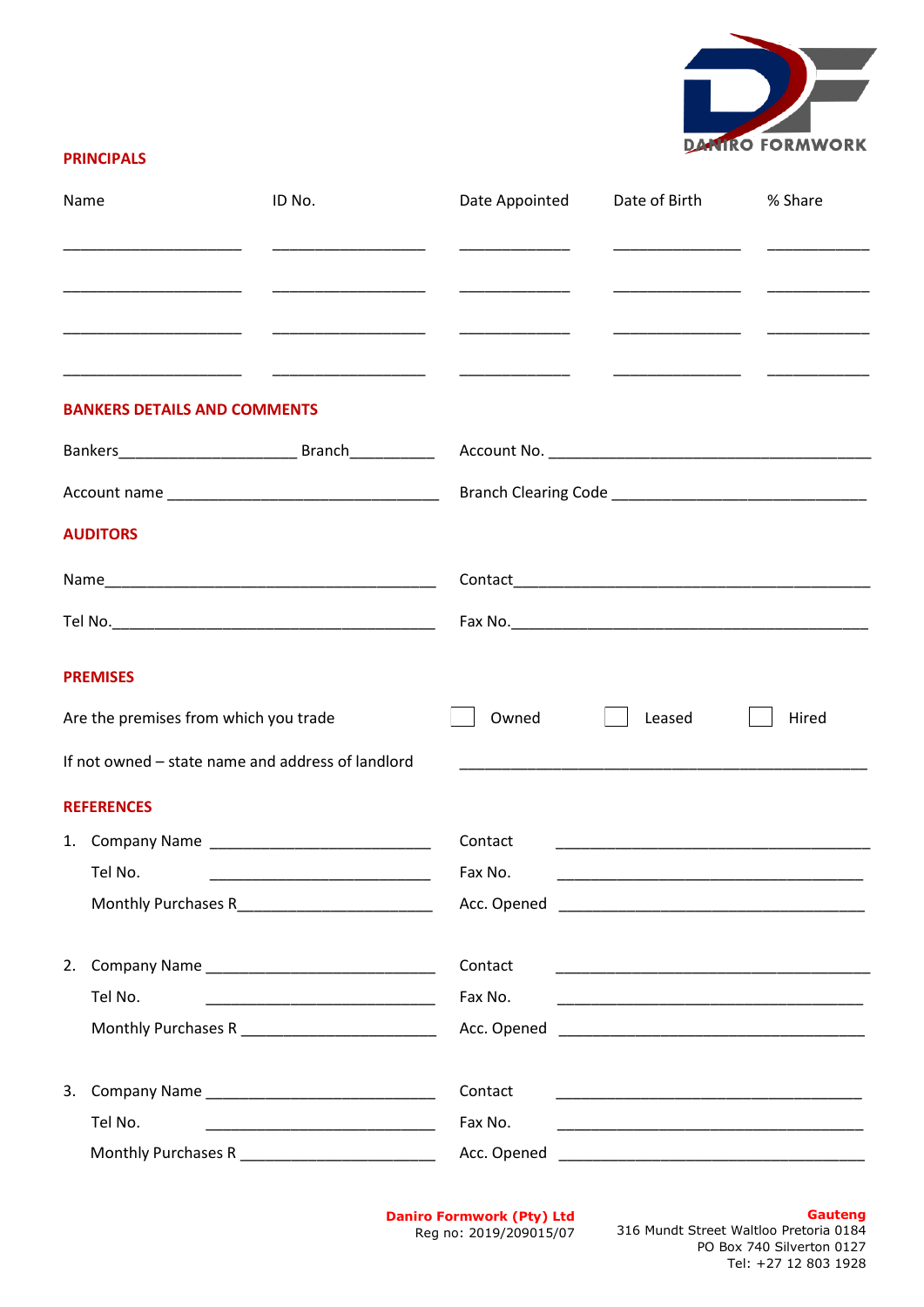

# **GAURANTEES/SURETIES** Will Directors/Members be prepared to supply guarantees, if required?  $\Box$  Yes  $\Box$  No Have Directors/Members given any guarantees? To Whom \_\_\_\_\_\_\_\_\_\_\_\_\_\_\_\_\_\_\_\_\_\_\_\_\_\_\_\_\_\_\_\_\_\_\_\_\_\_\_\_\_\_\_\_\_\_\_\_\_\_ Yes No **CESSIONS/NOT ARIAL BONDS/LIQUIDATIONS/SEQUESTRATION** Does the Company/CC have any notarial bonds registered against any of its assets?  $Yes$  No If yes, specify **Has the Company/CC ever** A. Been placed under judicial management? B. Been placed under provisional liquidation? C. Made an offer of compromise? D. Has the Owner/any Partner ever been sequestrated before? Yes/No Yes/No Yes/No Yes/No **From date** \_\_\_\_\_\_\_\_\_\_\_\_\_\_\_\_\_ \_\_\_\_\_\_\_\_\_\_\_\_\_\_\_\_\_ \_\_\_\_\_\_\_\_\_\_\_\_\_\_\_\_\_ \_\_\_\_\_\_\_\_\_\_\_\_\_\_\_\_\_ **Until date**  $\overline{\phantom{a}}$  , and the set of the set of the set of the set of the set of the set of the set of the set of the set of the set of the set of the set of the set of the set of the set of the set of the set of the set of the s \_\_\_\_\_\_\_\_\_\_\_\_\_\_\_\_\_\_\_\_  $\overline{\phantom{a}}$  , and the set of the set of the set of the set of the set of the set of the set of the set of the set of the set of the set of the set of the set of the set of the set of the set of the set of the set of the s \_\_\_\_\_\_\_\_\_\_\_\_\_\_\_\_\_\_\_\_ (if yes give details)

I hereby certify that I am duly authorised to sign this application, a copy of which has been handed to me, and record that we agree to the terms and conditions stated therein and acknowledge that all business will be conducted in terms of the Terms and Conditions, which have been specifically brought to my attention and by which we hereby agree to be bound. I acknowledge having received a copy of the Standard Terms and Conditions.

\_\_\_\_\_\_\_\_\_\_\_\_\_\_\_\_\_\_\_\_\_\_\_\_\_\_\_\_\_\_\_\_\_\_\_\_\_\_\_\_\_\_\_\_\_\_\_\_\_\_\_\_\_\_\_\_\_\_\_\_\_\_\_\_\_\_\_\_\_\_\_\_\_\_\_\_\_\_\_\_\_\_\_\_\_\_\_\_\_\_\_\_\_\_\_

\_\_\_\_\_\_\_\_\_\_\_\_\_\_\_\_\_\_\_\_\_\_\_\_\_\_\_\_\_\_\_\_\_\_\_\_\_\_\_\_\_\_\_\_\_\_\_\_\_\_\_\_\_\_\_\_\_\_\_\_\_\_\_\_\_\_\_\_\_\_\_\_\_\_\_\_\_\_\_\_\_\_\_\_\_\_\_\_\_\_\_\_\_\_\_

| <b>Authorised Signature</b> |      | Company Rubber Stamp |  |
|-----------------------------|------|----------------------|--|
| Name (please print)         |      |                      |  |
| Witness                     |      |                      |  |
| Designation                 | Date |                      |  |

**Daniro Formwork (Pty) Ltd** Reg no: 2019/209015/07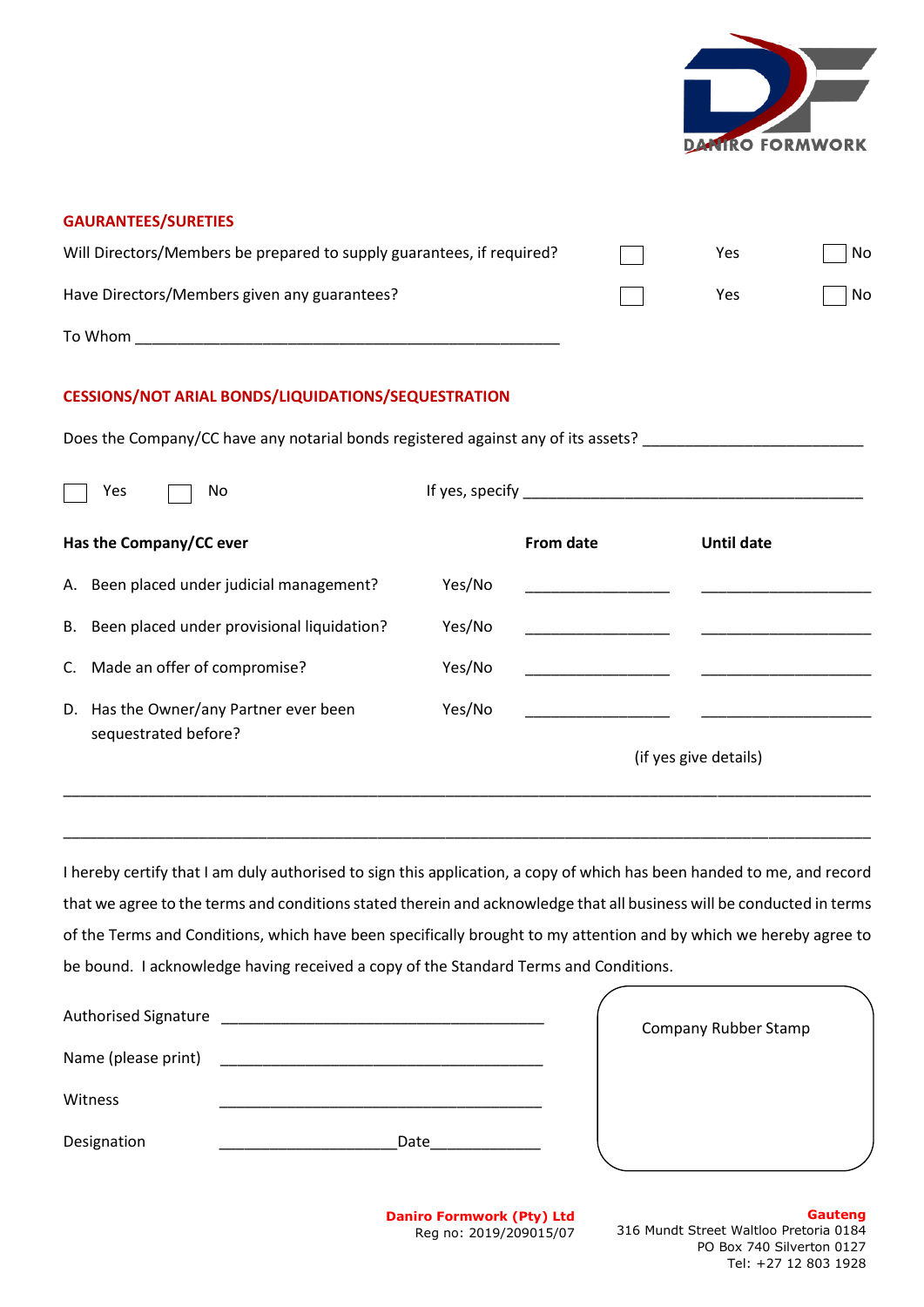

# **DEED OF SURETYSHIP**

I, the undersigned (Full Names),

ID No: \_\_\_\_\_\_\_\_\_\_\_\_\_\_\_\_\_\_\_\_\_\_\_\_\_\_\_\_\_\_\_\_\_\_\_\_\_, by my signature do hereby interpose and bind myself jointly and severally unto and in favour of 'THE SUPPLIER' its orders or assigns, as surety and co-principal debtor with the aforesaid applicant for the due and punctual payment by THE APPLICANT to THE SUPPLIER of any amount, which is now, or, which may here after become owing by THE APPLICANT to THE SUPPLIER from any cause of indebtedness however arising.

I hereby choose as my domicilium address, the address as reflected in paragraph 2(b) of Section 'A' of this application, being the address at which I shall accept services of all legal processes and documents.

| <b>SIGNED</b> | this | $\sim$ | - |
|---------------|------|--------|---|
| a             | or   | . JdV  |   |
| __            | __   |        |   |

Signature \_\_\_\_\_\_\_\_\_\_\_\_\_\_\_\_\_\_\_\_\_\_\_\_\_\_\_\_\_\_\_\_\_\_

AS SURETY AND CO-PRINCIPAL DEBTOR

Print Name \_\_\_\_\_\_\_\_\_\_\_\_\_\_\_\_\_\_\_\_\_\_\_\_\_\_\_\_\_\_\_\_

**Daniro Formwork (Pty) Ltd** Reg no: 2019/209015/07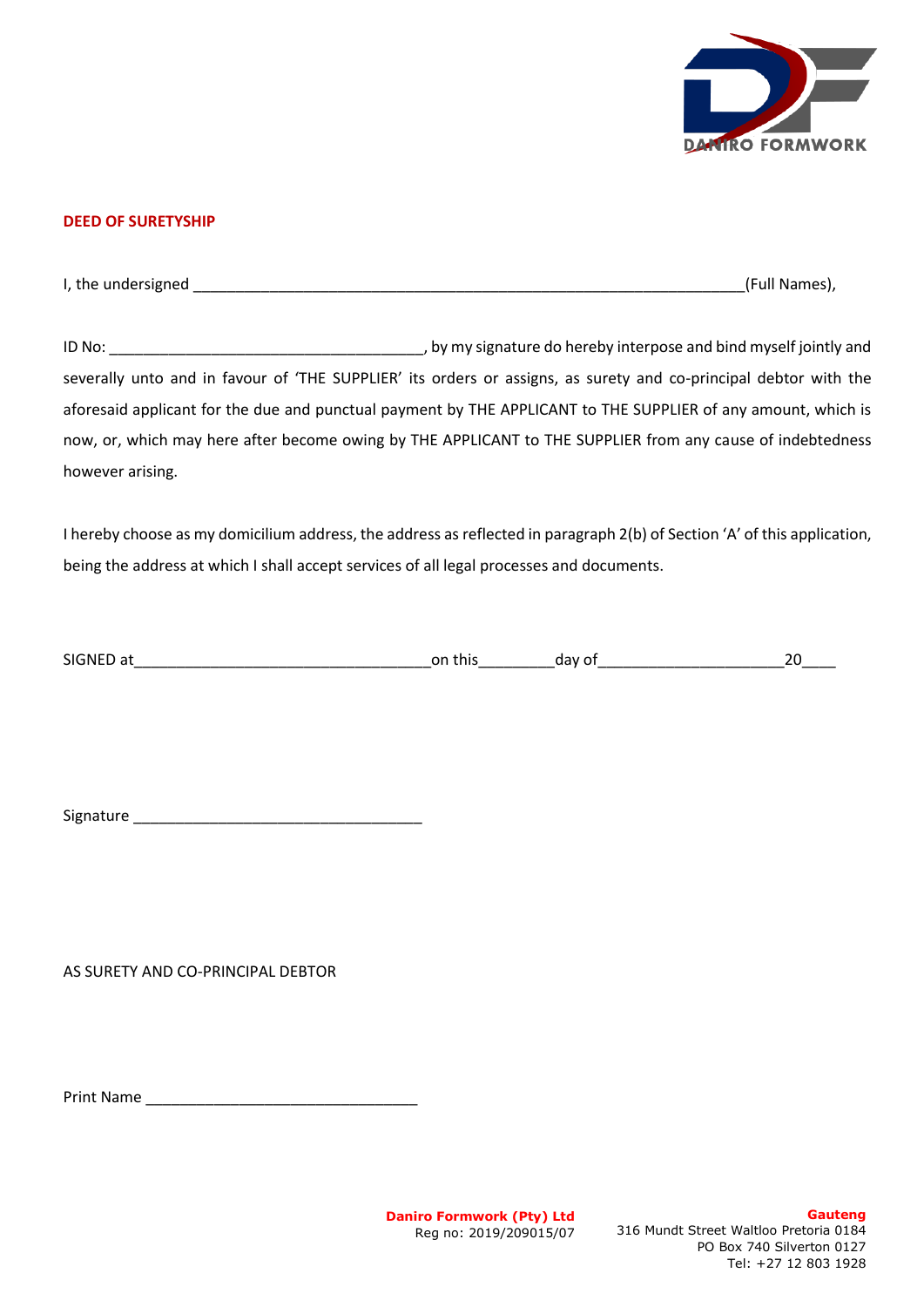# **DANIRO FORMWORK**

### DANIRO FORMWORK (PTY) LTD TERMS & CONDITIONS OF TRADING THE CUSTOMER'S ATTENTION IS PARTICULARLY DRAWN TO CLAUSE 21

### **DEFINITIONS**

- 1. "Customer" means the company or individual hiring the Equipment from the Owner
- 2. "Customer Requirements" means those requirements set out in the technical proposal forming part of the Quotation
- 3. "Equipment" means all plant, machinery, equipment and components which the Owner agrees to sell or hire to the Customer
- 4. "Owner" means DANIRO FORMWORK (PTY) LTD
- 5. "Quotation" means the quotation attached to these Conditions. (NOTE)
- 6. "Price" means the rate of hire in the case of all Equipment for hire multiplied by the number of days for which the Equipment is hired, both as stated in the Quotation or as otherwise agreed between the Customer and the Owner from time to time.

### **INTERPRETATIONS**

- 1. Headings will not affect the construction of these Conditions.
- 2. These Conditions apply to the hire of Equipment save where specifically stated otherwise.

## **CONDITIONS OF TRADING**

- The Quotation and these Conditions comprise all the terms of contract between the owner and the Customer (the Contract) to the exclusion of all other terms and conditions, including without limitation any of those which the Customer may purport to apply under any hire order, confirmation of order or other similar document. No conduct of the Owner or any of its employees shall constitute acceptance of any terms put forward by the Customer, and no addition to or variation of these Conditions shall be binding on the Owner unless agreed to and signed in writing by a director of the Owner. A verbal, faxed or e-mailed instruction by the Customer to deliver Equipment noted in the Quotation will constitute acceptance of the Quotation and these Conditions.
- 4. Any Quotation given by the Owner is valid for 14 (fourteen) days only from its date provided the Owner has not previously withdrawn it.
- 5. The Owner hereby hires to the Customer the Equipment at the Price upon the terms and subject to these Conditions hereinafter appearing.
- 6. In respect of any hiring of the Equipment, hiring will commence on the date on which the Equipment leaves the Owner's premises for delivery to the Customer's site or delivery address named in the Quotation or the date the Equipment is made available for collection by the Owner or its agents, and shall continue until the Equipment is returned or should have been returned to the Owner in accordance with these conditions. The Customer must hire the Equipment for a minimum period of 1 (one) - 4 (four) weeks (Subject to arrangement)

### **DELIVERY AND RISK**

(a) When the Equipment is ready for delivery the Owner will give the Customer notice of readiness for collection. The Customer shall then give the Owner 2 (two) day's written notice that either: It intends to collect the Equipment and the Customer shall then collect same on a date notified to the Owner, which date shall be within 2 (two) days of such notice, or

- (b) If previously agreed in writing that the Owner shall provide transport, a request that such transport be provided at the Customer's sole expense and the Owner and Customer will then agree a date for delivery PROVIDED THAT time for delivery of Equipment by the Owner shall not be made of essence, and would not entitle the Customer to terminate the contract.
- 7. If the Customer fails to collect the Equipment within 2 (two) days of the Customer's notice given under Clause 7 and he has not concluded an agreement with the Owner that the Owner will deliver the Equipment in accordance with clause 7(b), then the Owner may consider the Customer's failure as a repudiation of the contract with immediate effect, in which case the Owner may:
	- i. Recover from the Customer all losses caused by the Customer's breach;
	- ii. ii. Retain any payment made by the Customer before termination of the Contract;
	- iii. iii. Recover from the Customer the cost of hiring the Equipment for the minimum 1-4 week period referred to in Clause 6 above; and
	- iv. Hire the Equipment to somebody else.
- 8. The Owner will endeavour to have the Equipment ready for delivery by the date agreed for delivery or collection in accordance with Clause 7 but shall not incur any liability whatsoever nor shall the Customer be entitled to terminate the Contract, by reason of the Owner's failure to deliver or have available for collection by the agreed date.
- 9. If the Owner agrees to deliver the Equipment, he shall deliver such Equipment to the Customer's site or address named in the Quotation. The Owner shall arrange carriage of such Equipment to such site or address and the costs of and associated with such carriage, as specified by the Owner to the Customer, shall be reimbursed to the Owner forthwith by the Customer.
- 10. The risk in all Equipment delivered by the Owner in accordance with Clause 10 shall pass to the Customer as soon as the Equipment leaves the Owner's premises. The risk in all Equipment collected by Customer from the Owner's premises will pass to the customer immediately on collection.
- 11. The Owner may deliver the Equipment by instalments of any size and any order. Each separate instalment shall be invoiced and/or paid for in accordance with the Contract.
- 12. The Owner will prepare an Equipment delivery note for each delivery or collection Equipment describing the Equipment forming part of that delivery of collection. At the time of such delivery or collection, a copy of the delivery note will be given to the Customer and shall constitute proof of delivery or collection of the Equipment.
- 13. The quantity of any consignment of Equipment as recorded by

the Owner upon dispatch from the Owner's place of business shall be conclusive evidence of the quantity received by the Customer on delivery unless the Customer produces conclusive evidence proving the contrary within 24 hours of the Equipment being delivered.

**Daniro Formwork (Pty) Ltd** Reg no: 2019/209015/07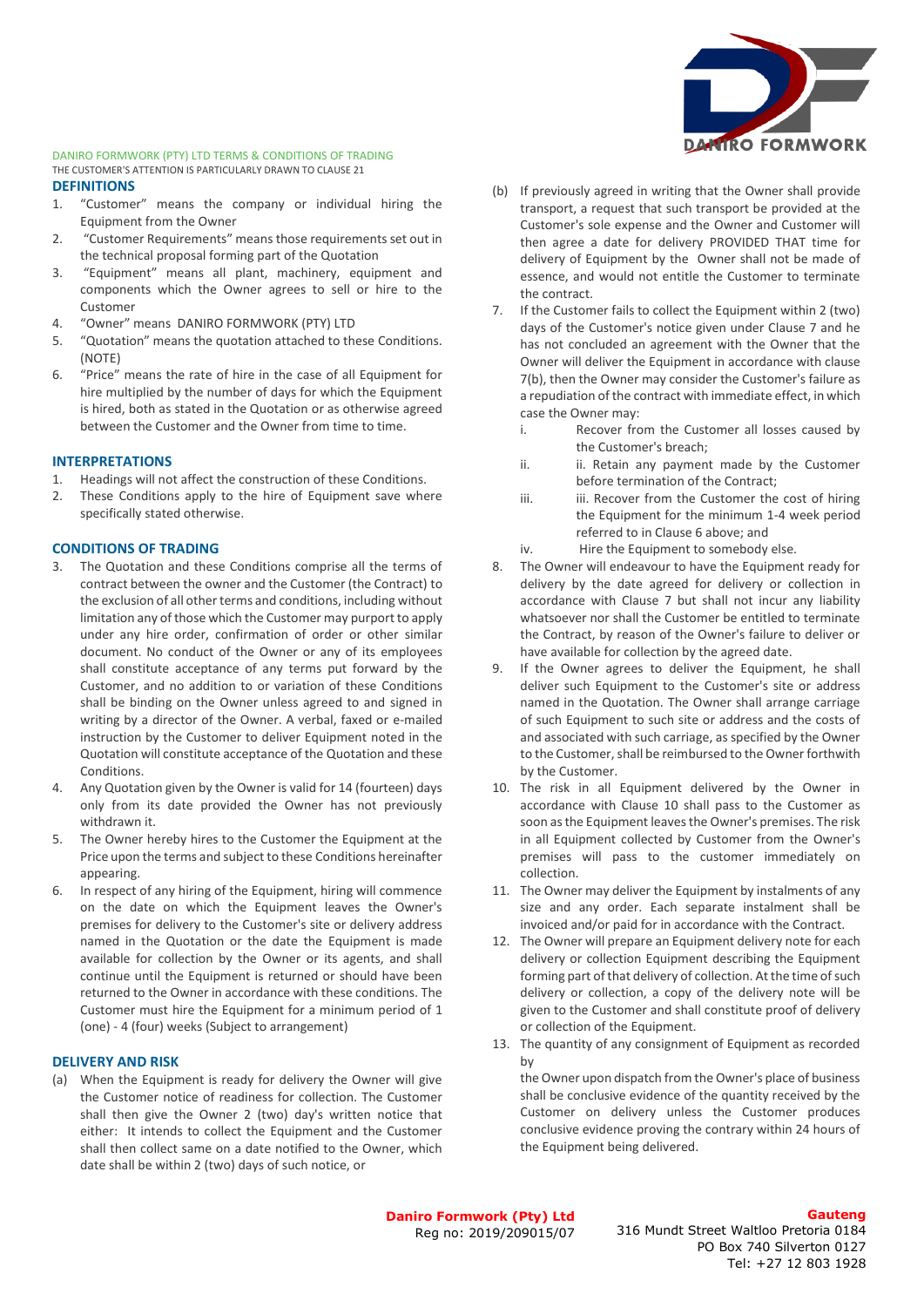

- 14. The Customer is responsible for the unloading of all Equipment at the Customer's site or address named in the quotation and shall supply suitably qualified labour and plant to facilitate the same. The Owner's employees and those of any transport company it employs are not responsible for the unloading of any Equipment at the Customer's site or address named in the Quotation and will not assist in same.
	- If the Owner delivers to the Customer a quantity of Equipment of up to 5% more or less than the quantity accepted by the Owner, then the Customer shall not be entitled to object or reject the Equipment by reason of the surplus or shortfall and shall liable for the costs of the Equipment at the pro rata Price.
- 15. Without prejudice to Clause 16 above, the Owner shall have no liability to the Customer in respect of any shortfall in Equipment delivered or collected unless the Customer gives the Owner notice of the shortfall within 2 (two) days of delivery or collection. If the Customer does give such notice, The Owner may at its sole discretion either:
	- i. Make good the shortfall by one or more deliveries; or

ii. Reduce the Price pro rata to the Contract quantity.

- 16. The Customer shall not be entitled to reject any delivery on the grounds of any excess or short delivery but shall pay the Price or where the Owner exercises the option in Clause 17 (ii) above, the pro rata Price in accordance with that provision.
- 17. If the Customer rejects the Equipment upon delivery or collection of the same for any reason other than the circumstances described in Clause 18, the Customer shall notify the Owner forthwith. The Owner will then examine the Equipment and if any are found not to conform to the Customer's Requirements, the Owner may:
	- i. At its own expense replace the Equipment found not to be in accordance with the Customer's Requirements; or
	- ii. ii. Reduce the Price pro rata to the Price payable in respect of the Equipment found not to conform to the Customer's requirements.
- 18. The Customer shall not withhold payment for whatever reason and shall be obliged to accept and pay the Price for all Equipment which conforms to the Customer's Requirements.

## **OWNER'S LIABILITY**

19. The Owner shall exercise reasonable skill and care to ensure that the Equipment and any drawings, designs, measurements or specifications provided by the Owner satisfies the Customer's Requirements subject to the following:

(a) The Owner shall have no liability whatsoever for any alleged failure of the Equipment or for any drawings, designs, measurements or specifications supplied by the Owner arising out of or in connection with any inaccurate, incomplete, conflicting or ambiguous information drawing design or specification supplied by the Customer and used by the Owner as the basis for providing the technical proposal forming part of the Quotation.

(b) The Owner shall be under no liability in respect of any defect arising from fair wear and tear, will full damage, negligence, abnormal working conditions, failure to follow the Owner's instructions (whether oral or in writing, misuse or alteration or repair of the Equipment without the Owner's approval.

(c) The Owner shall have no liability in relation to parts, materials or equipment not supplied by the Owner.

(d) The Owner shall have no liability for any alleged failure of the Equipment or any drawings, designs, measurements or specifications supplied by the Owner to satisfy the Customer's Requirements if such failure is not notified by the Customer to the Owner forthwith following the Equipment being delivered/ collected as applicable.

Of any kind or any economic loss suffered by the Customer as a result of the failure of the Equipment or any drawings, designs, measurements, or specifications supplied by the Owner to conform to the Customer's Requirements including loss of profits, loss of business, loss of production, loss of goodwill or other consequential losses.

(f) The Owner shall have no liability if the Equipment is not fit for purpose and all other conditions, warranties, stipulations, and undertakings, whether express or implied unless specifically in terms of the Consumer Protection Act 2008 (Act No. 68 0f 2008)

(g) The Owner shall have no liability if the Customer breaches Clause 37 or any part thereof.

# **PAYMENT**

- 20. In the case of Equipment for hire, the Owner will issue an invoice to the credit approved Customer for the Rental and any other amounts due in accordance with these conditions on the last working day of the month in which the Equipment is delivered or collected or in which other amounts become due and on the last working day of every month thereafter until the date the Equipment is returned to the Owner in accordance with these Conditions. Payment is due 30 (thirty) days from the date of the invoice. Time shall be of the essence in respect of the payment of all sums due hereunder.
- 21. The Owner may at any time stating their reasons withdraw with immediate effect the Customer's credit facility.
- 22. All payments due hereunder (if not made by direct debit or banker's order) shall be made to the Owner without any deduction or set-off for any alleged shortfall in delivery defect in quality or failure to conform to the Customer's Requirements or other breach of contract. Payment shall be made at the Company's address stipulated in the Quotation or such other address as the Owner may from time to time communicate to the Customer. EFT payments must be made into the Owners designated bank account, proof of such payment must be submitted to the official fax or email addresses. Time shall be of the essence in respect of the payment of all sums due hereunder. Any payments sent by post shall be so sent at the risk of the Customer.
- 23. The Customer expressly acknowledges and accepts that the Owner shall be entitled to revise the Rental (by such amount as the Owner shall in its absolute discretion

**Daniro Formwork (Pty) Ltd** Reg no: 2019/209015/07

316 Mundt Street Waltloo Pretoria 0184 PO Box 740 Silverton 0127 Tel: +27 12 803 1928

## **Gauteng**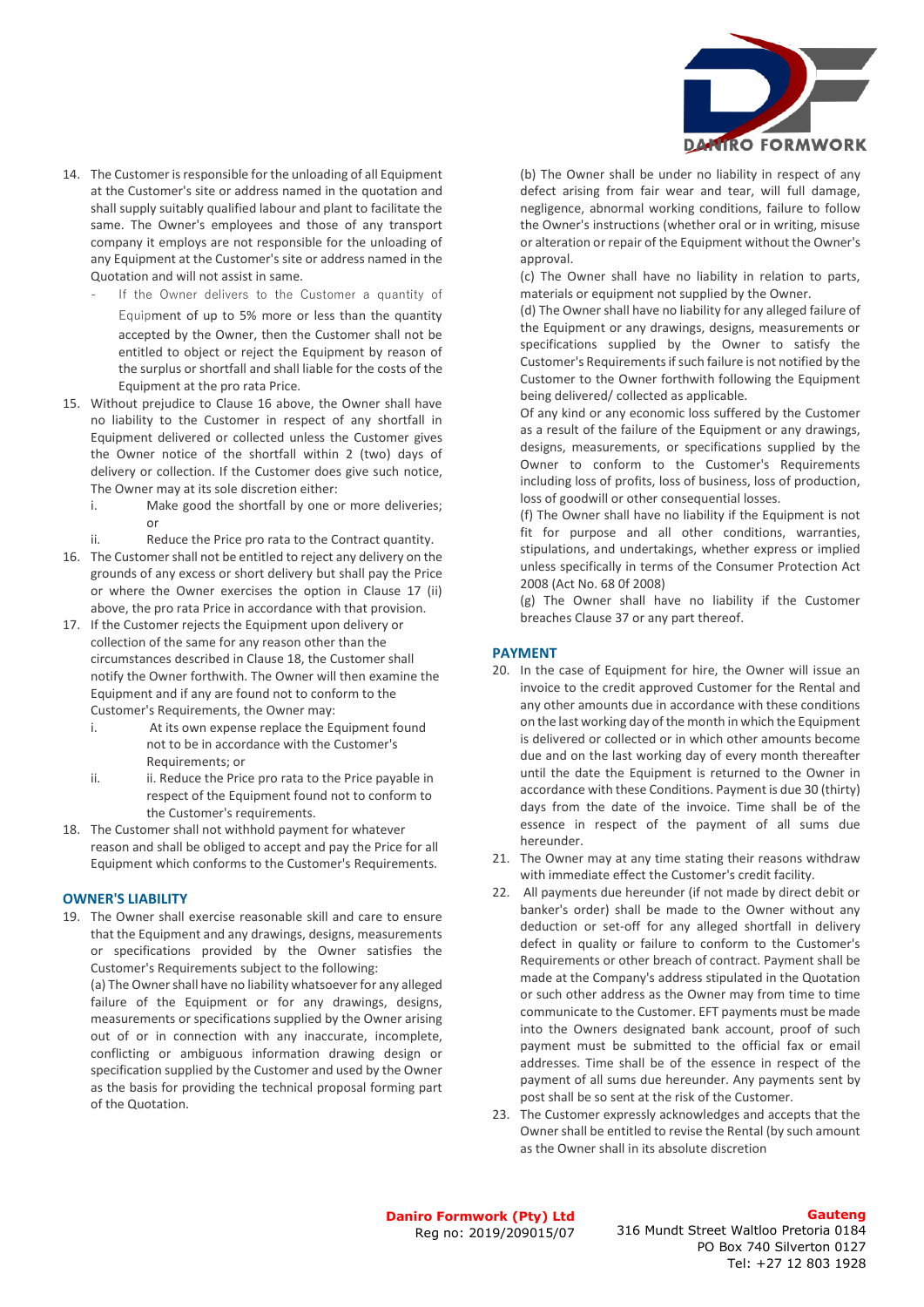

determine) if costs of materials, labour or transport increase. Any such revision shall be notified by the Owner to the Customer not less than 2 (two) weeks before the date the revised Rental takes effect.

- 24. The Customer shall be liable for interest on all Rental and/o other amounts due in accordance with these Conditions which are paid late at the maximum rate possible as determined in terms of National Credit Act, 2005 (Act No.34 of 2005),The Customer agrees to pay all legal costs, including attorney and client costs, tracing agent's fees and collection charges which the Owner may incur in taking any steps pursuant to any breach or enforcement of these terms and conditions by the Customer whether legal proceedings are instituted.
- 25. The Price and any other amounts due in accordance with these Conditions is exclusive of VAT, if any, which shall be due at the rate prevailing on the date of the VAT invoice, and any other tax or levy which the Owner is or shall be liable to pay or collect.

In the event of any breach by the Customer of any term, warranty or condition of these conditions, the Customer shall if required by the Owner pay any invoice rendered to the Customer immediately

26. The Owner may appropriate any payment made by the Customer to such Equipment (including Equipment supplied under any other contract with the Owner) as the Owner may in its sole discretion think fit.

### **PROPERTY**

- 27. In respect of Equipment for hire the Equipment shall always remain the property of the Owner and the Customer shall have no rights to the Equipment other than as hirer and the Customer shall not do or permit or cause to be done any matter or thing whereby the rights of the Owner in respect of the Equipment are or may be prejudicially affected
- 28. The specification(s) drawing(s) and design(s) relating to the Equipment (including copyright, design right or other intellectual property in them) shall as between the Parties be the property of the Owner. Where any designs, drawings or specifications has been supplied by the Customer then the Customer warrants that the use of those designs, drawings or specifications shall not infringe the right of any third party.
- 29. The Customer must not use the Equipment for any purpose for which they are not expressly designed. The Customer hereby agrees that it will not:

(a) Without the prior written consent of the Owner effect any modification or make any alterations or additions to the Equipment; or

(b) Remove or interfere with any identification marks or plates affixed to the Equipment and not attempt or purport to do so or permit the same.

### **INSURANCE**

30. In the case of Equipment for hire the Customer will throughout the period of the Contract, without prejudice to the liability of the Customer to the Owner, keep the Equipment insured with an insurance company of good repute against loss or damage from all risks (including third party risks) for the full replacement value of that Equipment.

- 31. The Customer shall notify its insurers that the Equipment is on hire from the Owner and request the insurers to endorse a note of such interest on the policy of insurance naming the Owner as loss payee. The Customer shall on demand show the Owner evidence of the policy of insurance and shall not use or allow the Equipment to be used for any purpose not permitted by the terms and conditions of this policy. If the Customer makes a default in the payment of any premium in respect of the insurance or fails to take out the insurance required by this Clause, the Owner may pay such premium or premiums and recoup the cost of doing so from the Customer.
- 32. The Customer shall immediately notify the Owner if an event occurs which a risk is covered by the Customer's insurance which the Customer is obliged to take out under the Contract. The Customer shall indemnify the Owner against all loss or damage to the Equipment not recovered under the policy of insurance.

### **TERMINATION**

33. (a) The Customer (being an individual) dies or suffers an interim order (within the meaning of the Insolvency Act No. 34 of 1936) to be made against him or enters a voluntary arrangement or suffers the making of a statutory demand or the presentation of a petition for a bankruptcy order or make any arrangement or compromise with his creditors; or

(b) The Customer (being a limited company) enters into compulsory liquidation or voluntary liquidation (not being voluntary liquidation for the purpose of reconstruction or amalgamation only the terms of which have previously been approved by the Owner in writing); or

(c) The Customer is placed under debt review applied for business rescue or entered into a Section 311-arrangement in terms of the new Companies Act No. 71 of 2008.

(d) Any distress, execution or other legal process shall be levied on or against the Equipment or any part thereof or against any Premises where the same may be: then any hire constituted by the Contract shall terminate without notice and no payment subsequently accepted by the Owner without knowledge of such termination shall in any way prejudice or affects the operation of this Clause.

36. If and on each occasion on which:

(a) The Customer shall fail to pay any Rental or other sums payable under the Contract in full within 7 (seven) days after the same shall have become due; or

(b) The Customer shall commit a breach of any of the other terms of the Contract (if capable of being remedied) shall fail to remedy the breach within 14 (fourteen) days after notice in writing from the Owner requiring the same; or (c) The Customer shall do or cause to be done anything whereby the Owner's rights in the Equipment are prejudiced or put in jeopardy; or

(d) If the Owner so decides for any other reasonable cause; then the Owner shall have the right to terminate the Contract forthwith and for all purposes.

37. At the end of the hire of any Equipment or on earlier

 repudiation or termination in accordance with the Contract: (a) All Equipment must be returned to the Owner forthwith at its premises where the Equipment was originally supplied (unless

**Daniro Formwork (Pty) Ltd** Reg no: 2019/209015/07 **Gauteng**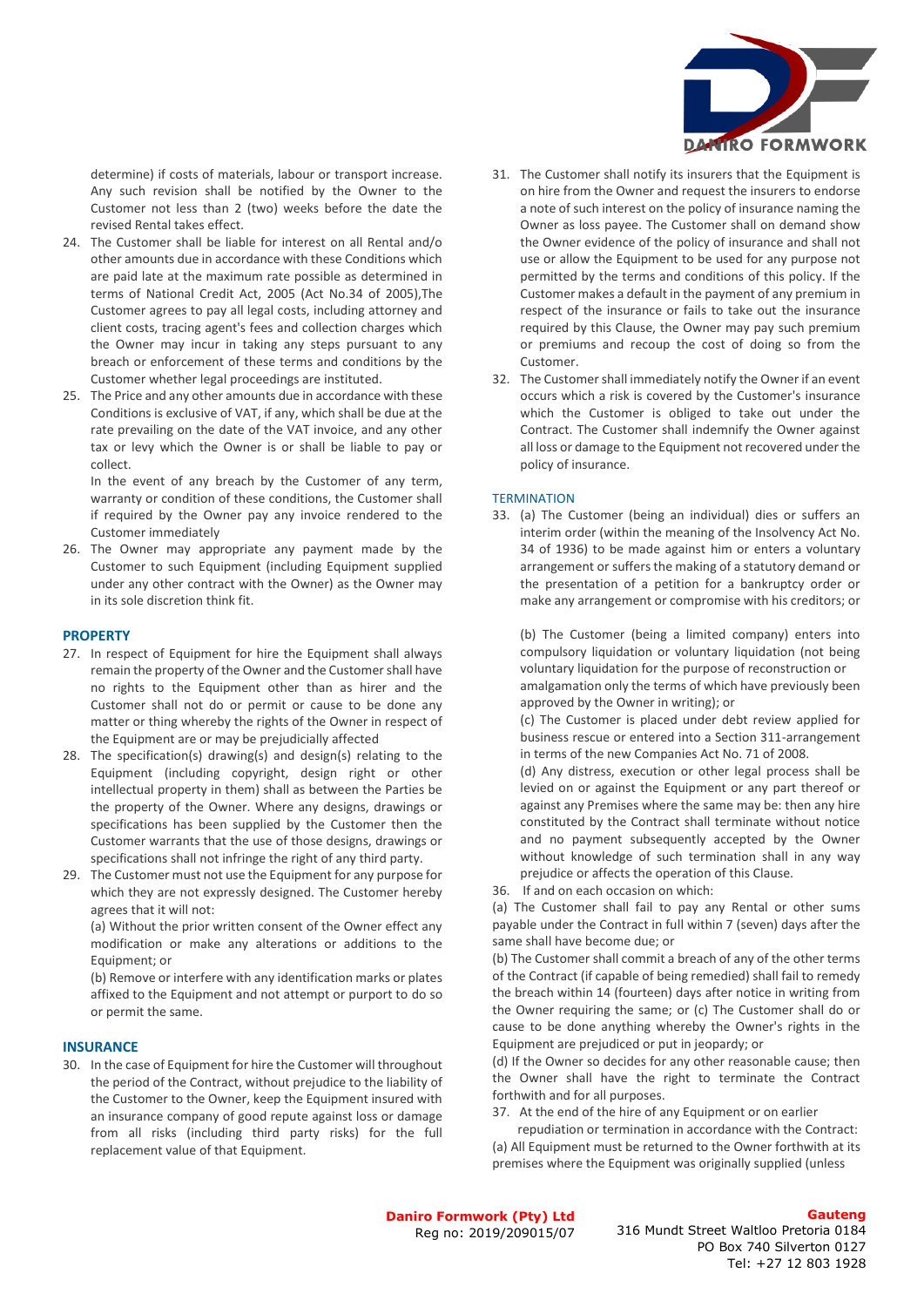

otherwise specified by the Owner) in good repair and in a clean and sound condition (fair wear and tear only accepted) and the Customer shall ensure the safe-keeping, supervision and custody of the Equipment until it is returned or repossessed by the Owner. The Customer shall be responsible for the loading of all Equipment being returned in accordance with all relevant health and safety legislation and guidance. In the event the Owner does not in its opinion believe that the

Equipment has been safely loaded the Owner has the right to send the same back to the Customer for safe loading in which case the period of hire will continue until the Equipment has been returned to the Owner in what the Owner in its sole discretion considers is a safe condition. The assessment of the condition of Equipment shall be made solely by the Owner acting reasonably whose assessment shall be binding on the Customer.

(b) The Customer shall fully reimburse the Owner for all charges and costs incurred by it for cleaning or repairing damaged or defective Equipment as notified to the Customer. The Customer shall pay the full replacement cost of Equipment listed in the Quotation for all lost or irreparable items as specified by the Owner, based on the Owner's price list current at the date of the repudiation or termination as appropriate.

(c) In the event that the Customer fails to return the Equipment within 14 (fourteen) days of being obliged to, the Owner may forthwith and without notice retake possession of such Equipment and for this purpose shall be entitled freely to enter into and upon any premises occupied by or under the control of the Customer. If the Equipment is situated on premises which are occupied or controlled by a third party, the Customer shall ensure that it has made enough arrangements with the third party to enable the Owner to enter onto such premises in order to exercise its right under this Clause to retake possession of the Equipment. Without prejudice to the Owner's rights to claim damages the Customer shall on termination or repudiation of that Agreement become immediately liable to pay to the Owner all arrears of Rental, any other amounts due in accordance with these Conditions and any other amounts due and payable and any costs and expenses incurred by the owner in locating, repossessing, and recovering or restoring the Equipment or collecting payments due under the Contract.

38. The Customer shall not be entitled to claim loss of profit or breach of contract in respect of any termination of these Conditions.

## **SUBCONTRACTING AND ASSIGNMENT**

39. The Owner, but not the Customer, may assign sub-contract or sublet these conditions or the Equipment or any part thereof and the Customer shall ensure that all Equipment hired from the Owner remains on the agreed site until returned to the Owner unless otherwise expressly agreed by the owner.

### **MISCELLANEOUS**

40. The Owner has designed, manufactured or procured the manufacture of and supplied the Equipment for and to the Customer based on the written undertaking herein that the Customer will ensure that the Equipment will be safe and without health risks when being set, used, cleaned or maintained by the Customer, its employees and/or third party

- 44. The Customer agrees that the Owner may cede or transfer its rights under this contract and its ownership in the goods and in so far as such consent may be necessary, the Customer agrees upon such cession of transfer to hold the goods on the basis that ownership therein has passed to the cessionary or transferee subject otherwise to the terms of this contract and to the extent to which this clause may be construed as a stipulation alter in favour of such cessionary or transferee, the Customer agrees that the acceptance of cession of this contract by the cessionary or the transferee shall constitute an acceptance by the cessionary
- 45. The Customer consents in terms of Section 45(1) of the Magistrates Court Act No. 32 of 1944 as amended in respect of any proceedings which may be instituted against it by the Owner arising out of or in connection with this Contract, to the jurisdiction of any Magistrates Court which at the time of such proceedings has jurisdiction over it in terms of Section 28(1) of the said Magistrates Court Act. Notwithstanding a foregoing the Customer specifically agrees that the Owner may in its sole discretion disregard a foregoing consent to jurisdiction and institute any proceedings arising out or in connection with this Contract in the Supreme Court of South Africa having jurisdiction.
- 46. A certificate under the hand of any director, any manager or secretary of the Owner stating that any sum or sums is/are due and payable by the Customer to the Owner in terms of this Contract or stating the amount of any costs, charges or expenses considered in determining the amount of any claim in favour of the Owner against the Customer in terms of this Contract shall be admissible in any court of law and constitute prima facie proof of the contents thereof and shall constitute a liquid document for the purposes of summary judgment or provisional sentence.
- 47. If any provision in the Contract shall be held to be void, illegal, invalid or unenforceable in whole or in part under any enactment or rule of law such provision or part shall to that extent be deemed not to form part of the Contract but the legality, validity and enforceability of the remainder of such agreement shall not be affected.
- 48. Nothing in the Contract shall confer or purport to confer on any third party any benefit or right to enforce any term of the Contract in any way whatsoever.
- 49. The Contract shall be governed and construed in all respects in accordance with the laws of the Republic of South Africa and the Owner and Customer irrevocably submit to the exclusive jurisdiction of the South African Court. and on the basis that the Owner is relieved from its duty under any relevant legislation, as is reasonable.
- 41. The Owner will not be liable to the Customer in any civil proceedings brought by the Customer against the Owner under any health and safety legislation and regulations where such exclusion of liability is permitted by law.
- 42. The Customer shall indemnify and keep indemnified the Owner in respect of any liability, in respect of or in connection with the Equipment incurred directly by the Owner under and relevant legislation.
- 43. The rights and remedies of the Owner shall not be diminished, waived or extinguished by the granting of any indulgence or forbearance or extension of time

**Daniro Formwork (Pty) Ltd** Reg no: 2019/209015/07